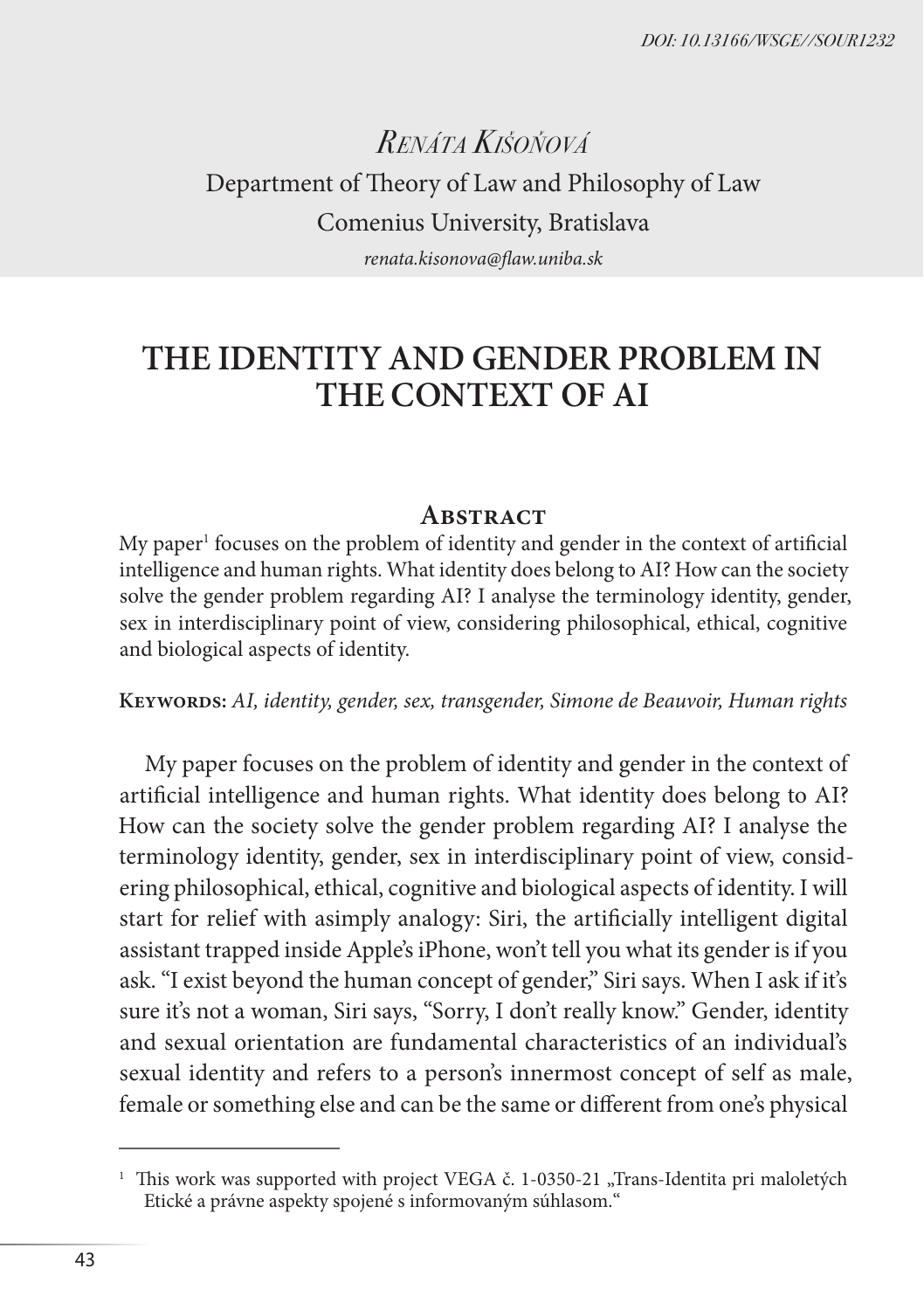sex. The establishment of gender identity is a complex phenomenon and the diversity of gender expression argues against a simple or unitary explanation. For this reason, the extent to which it is determined by social vs biological factors continues to be debated actively<sup>2</sup>. We may contemplate with Simone de Beauvoir: "If the female function is not enough to define woman, and if we also reject the explanation of the "eternal feminine," but if we accept, even temporarily, that there are women on the earth, we then have to ask: What is a woman?"3 The biological basis of gender identity cannot be modelled in animals and is best studied in people who identify with a gender that is different from the sex of their genitals, in particular transsexual people. Transgender people express their gender identities in different ways. Some of them use their dress, behavior, and mannerisms to live as the gender that feels right for them, some of them take hormones and may have surgery to change body so it matches their gender identity. Some transgender people reject the traditional understanding of gender as divided between male and female, so they identify just as transgender, or genderqueer, genderfluid, or something else<sup>4</sup>. There is a difference from being transgender and from sexual orientation. Transgender people may identify as heterosexual (straight), homosexual (gay or lesbian), bisexual, asexual, or otherwise, or may decline to label their sexual orientation. The term *transgender* is also distinguished from *intersex*, a term that describes people born with physical sex characteristics "that do not fit typical binary notions of male or female bodies". Why is a discussion about it so important for society? I will analyse this issue deeplier, from philosophical and interdisciplinary point of view. First of all, let me focus on the term society. The term society is etymologically related to the Latin term "societas", which is translated as community, unity, fellowship, the verb sociare is translated as connect, associate, band together, accompany, share, take part. Adjective socius means joint, allied and noun socius can be translated as a species, companion, participant, or even an ally. The term "society" can be, therefore, understood in various meanings: a group of individuals, a set of social phenomena, the sum of relationships among people, interdependent society, community, humanity

<sup>2</sup> Roselli, C. E. (2017). *Neurobiology of gender identity and sexual orientation.* In: Journal of Neuroendocrynology. 30 (7).<br><sup>3</sup> Beauvoir, S. (2010). de. *The Second Sex.* Vintage Books, New York, p. 25.<br><sup>4</sup> https://www.plannedparenthood.org/learn/gender-identity/transgender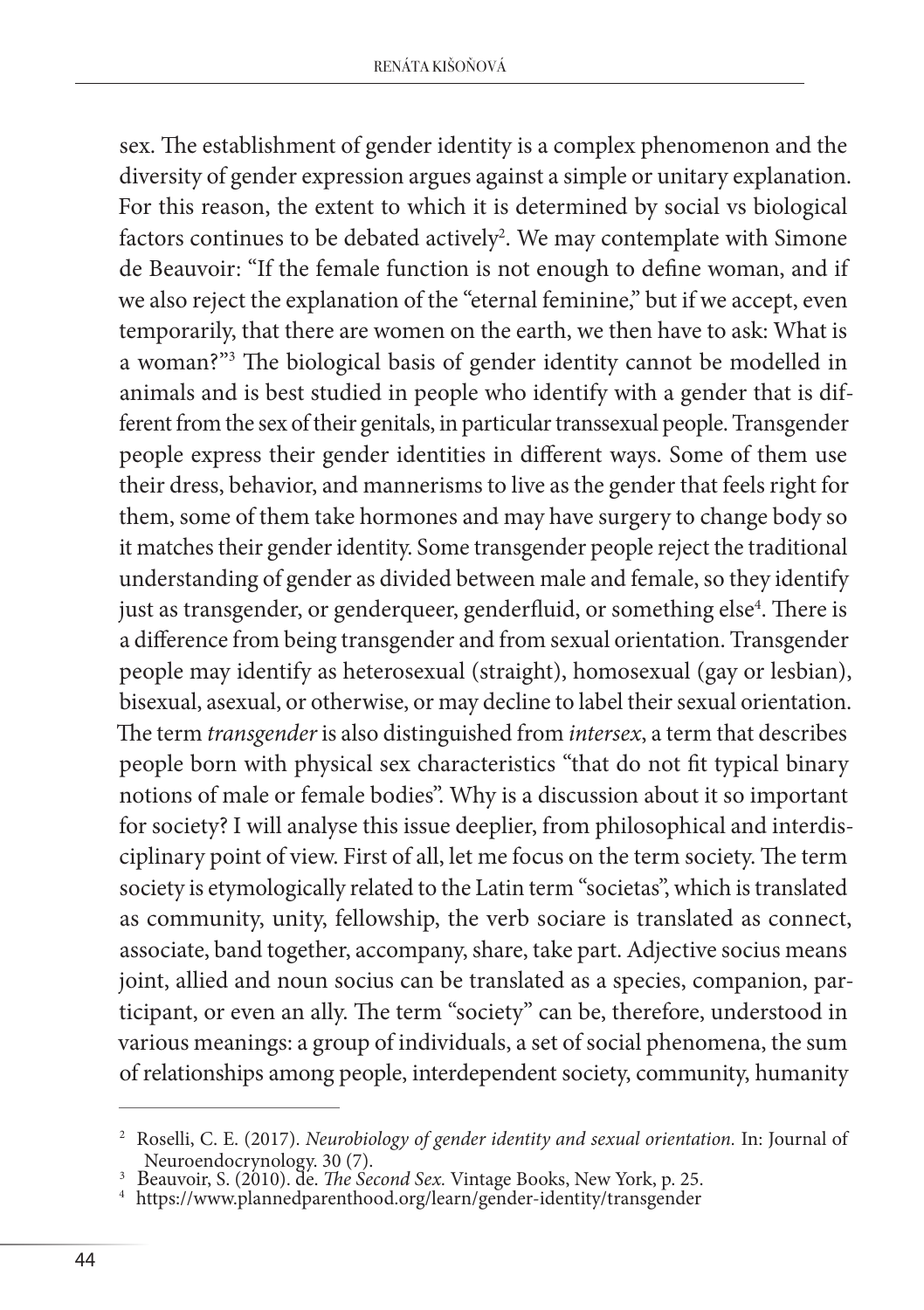as a whole, state, organized community of people who reside in certain territory and are connected by cooperation, a certain form or system of social relations, a certain stage of human history development. Vast majority of authors in the field of social philosophy are of the opinion that the reason for the formation of society was co-operation. How come that co-operation could evolve in nature, when *acts of crookedness* are much more common? One of the answers is offered by computer models–for example, the "sentence for sentence" program. It is built on a simple principle–every opponent that could swindle can be forced into co-operation by making the first helpful step and subsequently we repeat every other step after our opponent – if he co-operates, we co-operate, if he swindles, we swindle, as well<sup>5</sup>. The presented model has its weaknesses – for the model to be functional the game should not have only one round, after which we would not meet our opponent again; in that case the most logical behaviour is to swindle and get lost. It is difficult to determine the level of remuneration for the swindle – it should not be too high in order not to destroy the relationship between opponents, nor too low, so that opponents get the impression that there is nothing to play for. These principles apply, as stated by Koukolík, for business, marriage, and political relationships – for any type of relationship<sup>6</sup>. Of course, man is not the only a being that lives in a group that calls for cooperation. Koukolík describes behaviour of lions in a group – they hunt in a group, they bring up their cubs together and protect their territory against alien lions. Their cooperation is based on a relatively complicated model – they co-operate, if a great effort is required in order to catch a pray, if it can be obtained easily, they do not co-operate. Females nurse the cubs together, but in case of delay attack by male, they prefer to defend their own cubs first. Adult females live in groups of 3-6 members, but sometimes as many as 18 females group together. Zoologists R. Heinsohn and C. Packer have examined the behaviour of female lions in case of threat to their common territory7 . They have discovered that some of the females fight for the group and themselves with no regard to the threat and crooked behaviour of their companions. Others co-operate only in case of real emergency and

<sup>&</sup>lt;sup>5</sup> Koukolík, F. (1997). *Mravenec a vesmír–O hvězdách, atomech, životě a vědcích. Vyšehrad.*<br><sup>6</sup> Ibid.<br><sup>7</sup> Heinesohn, R., Packer, C. (1995). *Complex Cooperative Strategies in Group – Territorial* 

*African Lions*. in: Science, 269, p.1260-1262.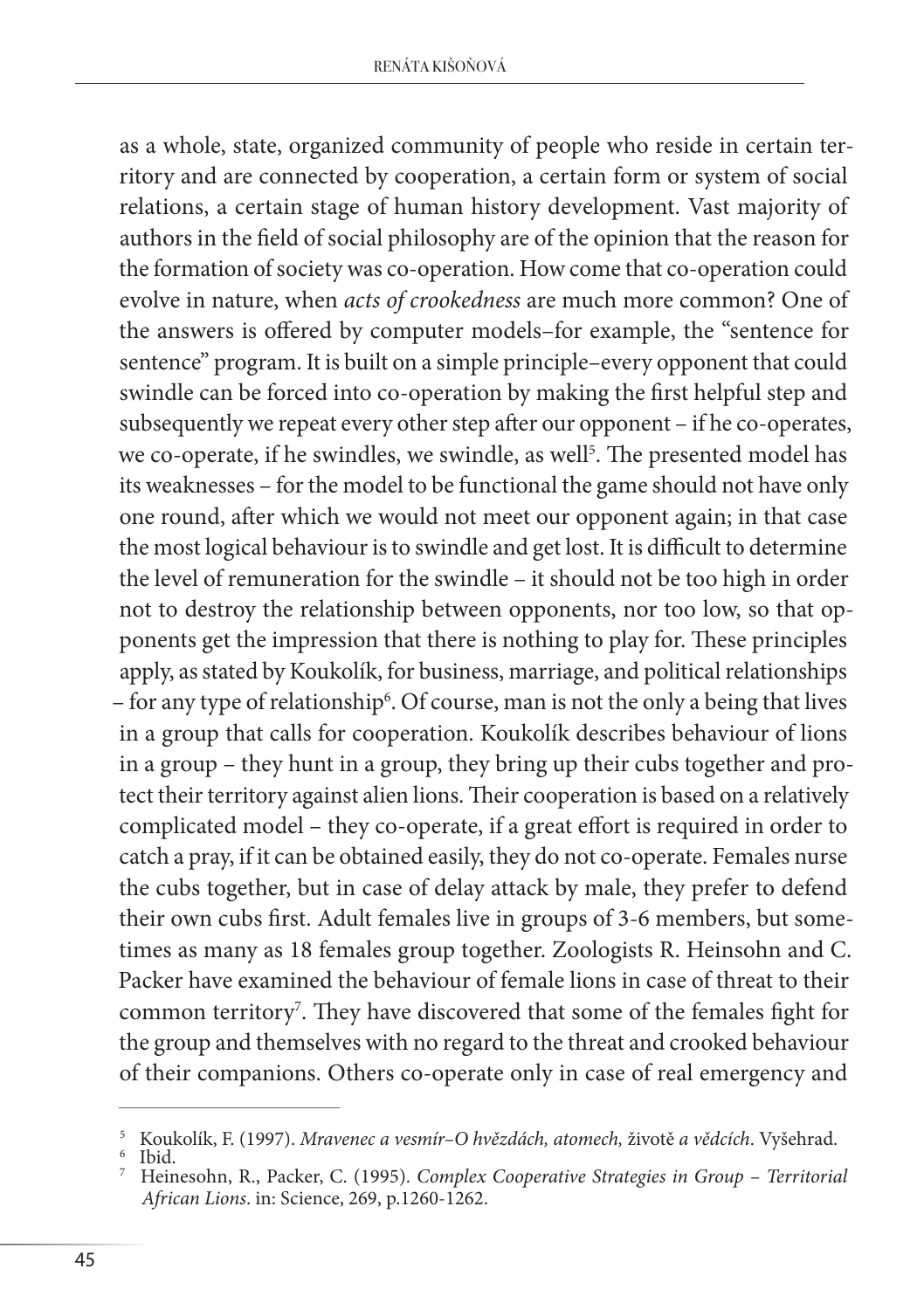the reminders of the group are "swindlers". Similar clashes for resources, territory or sexual partner among animals can be observed among human beings. Ordinary experience is sufficient for a man to find out that people behave in one way (both the man and higher vertebrates) with own relatives and differently with those, who they are not related to. Kinship is one of the essential organizational principles of all societies – plants, animals, humans. Relatives share a part of their genes, and therefore, if a man wants to increase the chances for survival of our genes, it seems advantageous to help relatives. Helping does not mean inbreeding – for close relatives the interaction of destructive alleles, which are carried by every living organism, is highly probable. The usual result is affected offsprings. The negative genetic consequences can be present even in offsprings of genetically very distant parents. Therefore, a man produces offspring with individuals who are not genetically too close, nor too distant<sup>8</sup>. The question is how to recognize a relative? For example, the bank swallow leaves the chicks that are unable to fly, in previously prepared corridors and therefore it feeds only its own offspring. When they learn to fly and they mingle with other groups, they produce characteristic sounds, by which their parents are able to recognize their own offspring. There is a variety of mechanisms for the recognition of own offspring from the others – e.g.: scent (wasps, bees, mice, humans – for example, see the experiment described by Koukolíkº). We still have not addressed the question regarding the development of cooperation in nature. J.M. Smith and E. Szathmáry described the evolution of life in eight stages–initially there were simple molecules that were able to replicate; they formed more complex and collaborative groups and became the basis for the development of molecules that are the carriers of heredity. These were not destroyed in their struggle for resources and then came the formation of bacteria, protozoa, two sexes and multicellular organisms, colonies, primates – which formed a man. Each evolution level is more complex and contains more information than the previous one. It would seem that cooperation was the basis for evolution of all more complex life forms. If certain genes begin to multiply in a complex organism at the expense of entity, malignant tumour that destroys the body develops and without proper

Koukolík, F.(1997). *Mravenec a vesmír*–O hvězdách, atomech, životě a vědcích. Vyšehrad. Ibid. p. 107-108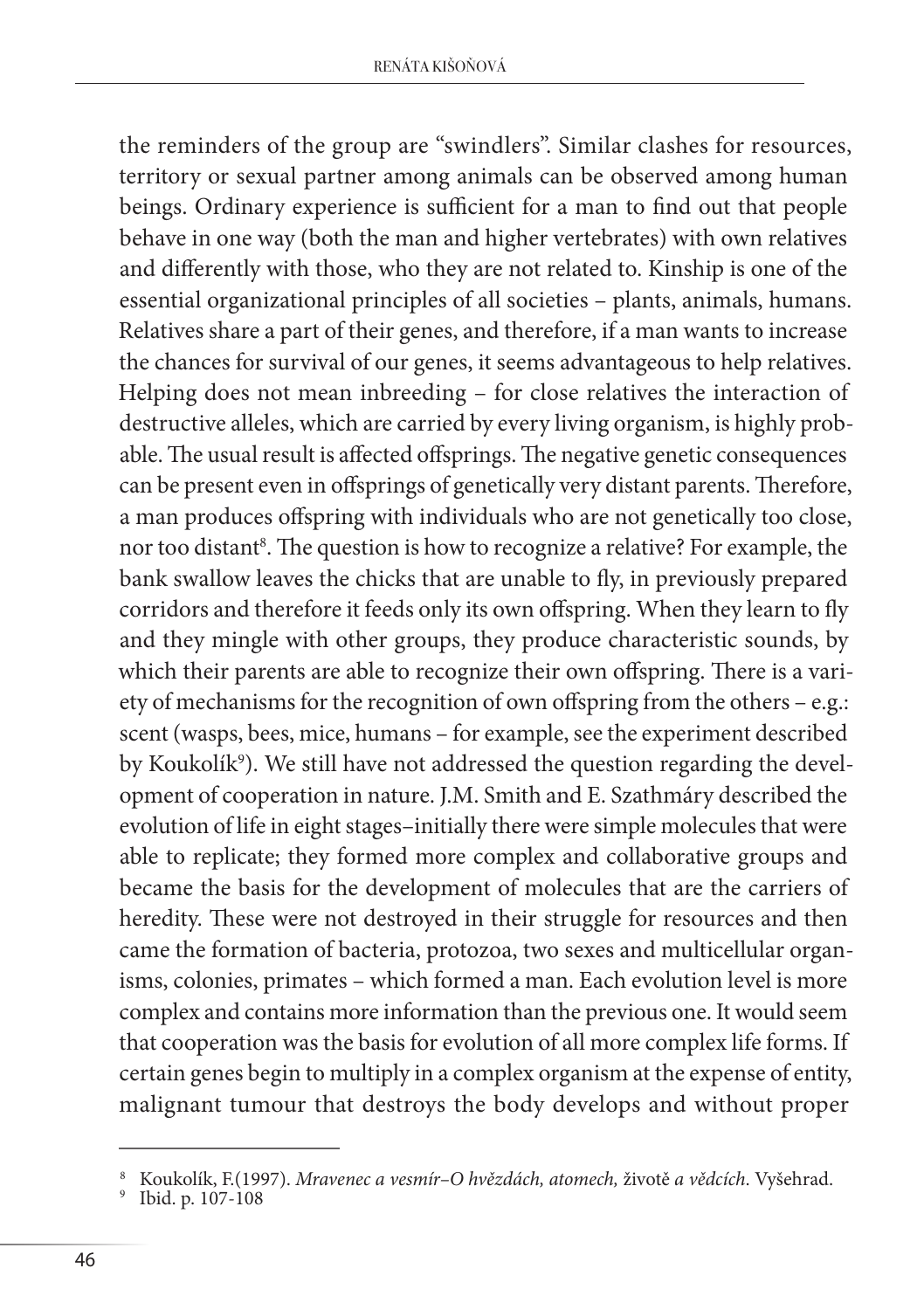treatment the organism dies. It may be some sort of universal principle – the development of complex systems from genes to humans (language, differentiated culture, science, etc.) requires a sort of necessary feedback and control, that would limit opportunities of an individual in favour of the entire society, of course, to the extent that is not harmful to the individual or the entity. For millions of years, nature has been looking for such trade-offs – species, which did not cooperated became extinct and vice versa<sup>10</sup>. Not only cooperation and continual pursue for optimal compromise between opportunities (or freedom) of individual and good of all society are present in human society, but, as pointed out by many authors (whether in the field of social philosophy, psychology, anthropology, ethnology etc.), "fight for recognition" is present, as well. The process of integration of an individual into the society and vice versa, the impact of environment on the development of personality of the individual is called socialization. Two types of socialization can be distinguished: primary socialization – from the birth of a child as a part of education in a family that communicates the basic social standards and patterns of behaviour, and secondary socialization, which can be seen as a lifelong process following the primary socialization (school, work, etc.) $11$ .

The most widely known and experimentally studied mechanism of social cognition is a phenomenon known as *theory of mind*. This phenomenon indicates that the individual has a presumption of the contents of mind of another person–understands that other people have mental states that govern their behaviour<sup>12</sup>. An individual may be aware that at any moment the content of these mental states may be different from his own and from objective reality. (For example, there is a following trio of people – a woman, her husband and a stranger. The woman thinks that the stranger is boring; stranger believes that the woman consider him as extremely attractive; the husband suspects that the stranger believes that the husband's wife wants to run away with him. The stranger who does not know the relationship between the husband and the wife has the incorrect assumption as to the state of wife's mind; husband drew the correct conclusion on the contrary, because he understands signals of his wife and is able to interpret them correctly, and he has the so-called theory of mind.)

<sup>&</sup>lt;sup>10</sup> Ibid.<br><sup>11</sup> Nakonečný, M. (2009). *Sociální psychologie.* Praha: Academia.<br><sup>12</sup> Barrett L., Dunbar R., Lycett, J. (2007). *Evoluční psychologie* člověka. Praha: Portál.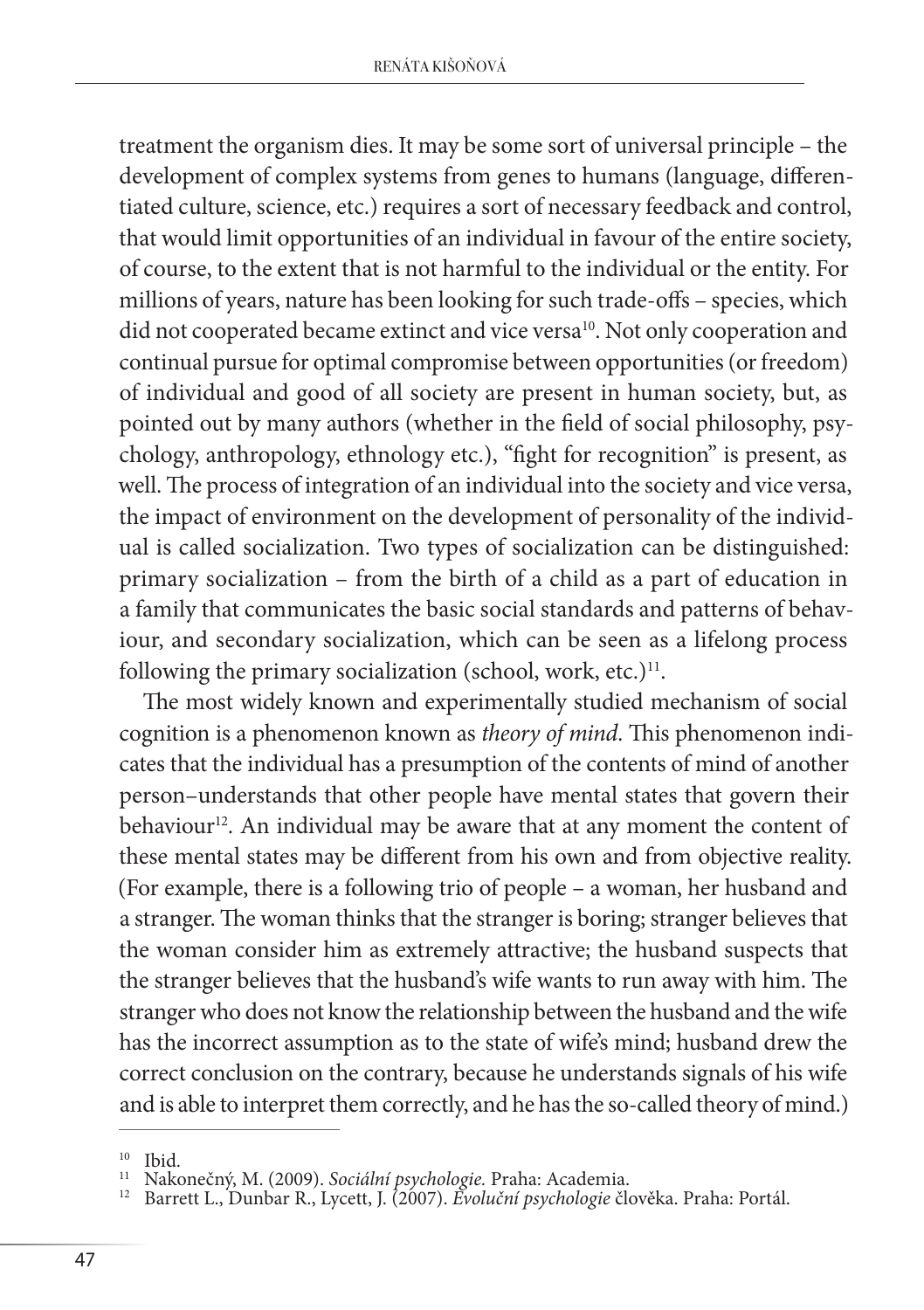## *On prejudices in social manner*

Perception of others, social situations and interpretation of how people perceive each other, impressions they form of themselves (this actually starts the social interaction – what impression an individual form of others, that way he treats them). This formation of impression of others has been identified as "social perception". Today, the term is usually replaced by the term "social cognition", although several authors still use the accepted term *social perception*.

For example, S.T. Fiske and S.E. Taylor refer to the concept of social cognition as to how people form impression (make sense) of other people and themselves13.

Social perception includes the ways of how people perceive themselves and other people in social situations; what judgments they create about themselves and the others.

It is not only the perception of social events, but also the interpretation of perceived reality.

Evidently, man perceives other people subjectively; his perception and assessment is influenced by social factors, expectations, experience and affectivity. Social perception is marked by errors, bias, facilitating, and so called "logical errors" that do not always give entirely reliable picture of the other person<sup>14</sup>. As P. Tavel (2012) states, social perception is a compromise between what a person expects based on their experience and what actually occurs in the outside world. The basic factors that influence social perception of persons are mentioned by P.F. Secord and C.W. Backman:

- 1. Information physical appearance, expressive and other motoric symptoms, verbal behaviour
- 2. Variables prior knowledge and feelings of perceived stimuli
- 3. Impression of stimulating person attribution of personality traits, current feelings about the perceived person.

The aforementioned authors refer to three factors that shape our daily formation of impressions of other persons:

- 1. amount of achievable information about the perceived person
- 2. range of interactions between the sentient and the perceived

<sup>13</sup> Nakonečný, M. (2009). *Sociální psychologie.* Praha: Academia. <sup>14</sup> Tavel, P. (2012). *Chyby a nepresnosti pri hodnotení ľudí.* In: Ostium, 1, vol. 8. (http://www. ostium.sk/index.php?mod=magazine&act=show&aid=244)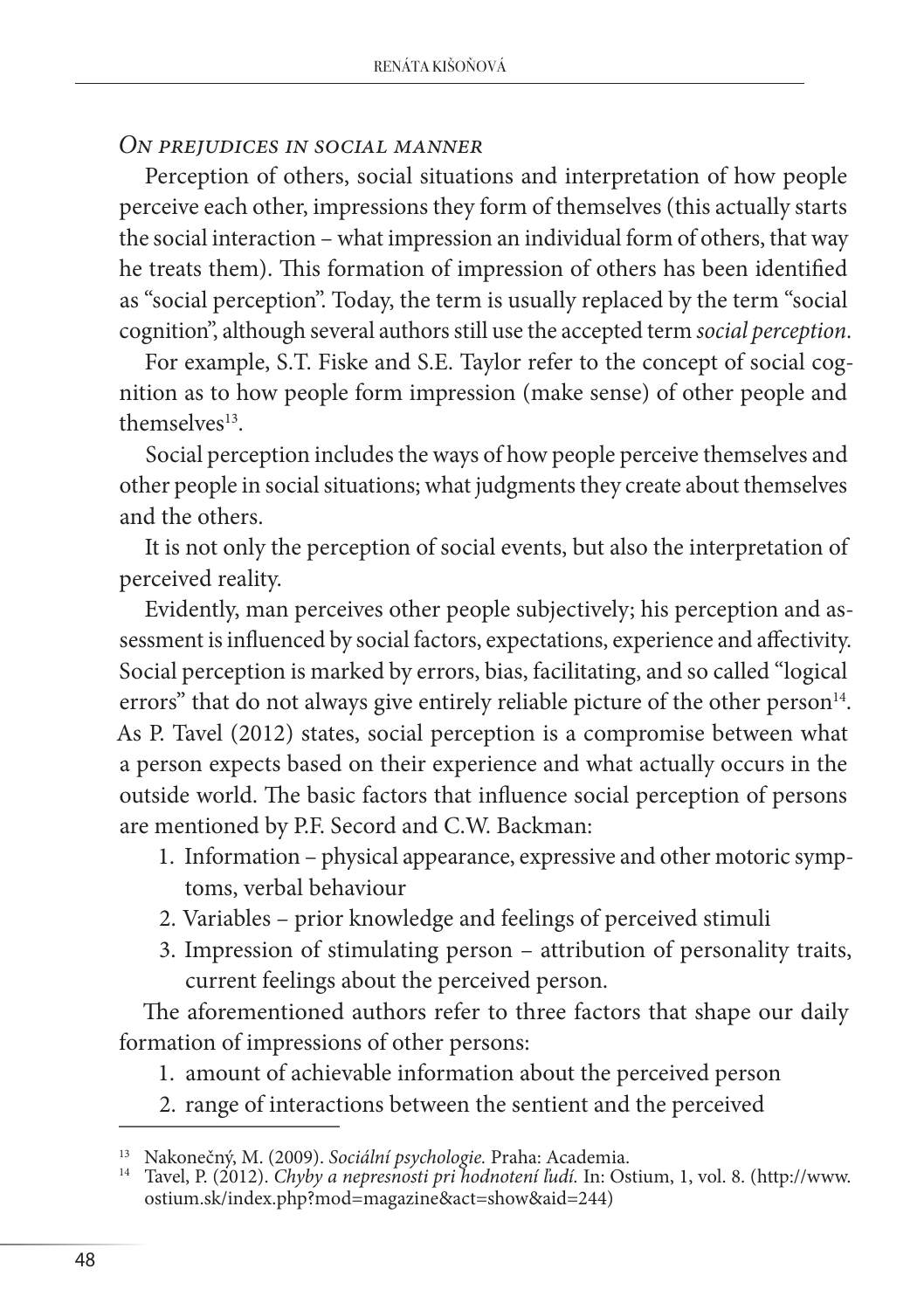3. level of well-established relationship between the sentient and the perceived

The first two factors are closely related – the more time people spend together, the better they get to know each other; the third factor often causes distortion of impressions – nice individuals are being overestimated and vice versa<sup>15</sup>.

It turns out that the accuracy of perceptual judgments is an extremely important element in our daily lives. An individual who is consistently unsuccessful in understanding others, has a difficult life (some authors see the inability as a cause of many mental illnesses). The psychologists include among the main characteristics of personality involved in interpersonal cognition: social sensitivity and social intelligence. Differences in the perception of others tend to be particularly influenced by:age (age significantly influences the selection of features that we notice about other people); intersexual differences (women formulate different types of judgments from men; women are more conscious of personal characteristics, men perceive the social role of assessed individuals more); personality traits (they play a special role in social perception); on the part of the assessor the most important include: empathy, authoritarianism, hostility or aggression, cognitive complexity, sociability; intelligence (there is a link between intelligence and perceptual validity of judgments); the influence of professional orientation (e.g.: after long-term practice of certain profession we attain "professional bias"; especially interesting are the professions where the entity is specially trained in social perception); the amount of information that we have about the other person.

The Mechanisms Leading to Distorted Perceptions and Assessment of Others*:*

- HALO-EFFECT: effect of the first impression; a systematic error in the evaluation of humans, in which a single personality trait is so prominent that the other traits are pushed into the background;
- PROJECTIONS: ascription of personal motives, strengths and patterns of behaviour to others;
- EFFECT OF NOVELTY: the latest information has more significant impact on the formation of impressions of others;

<sup>15</sup> Nakonečný, M. (2009). *Sociální psychologie.* Praha: Academia.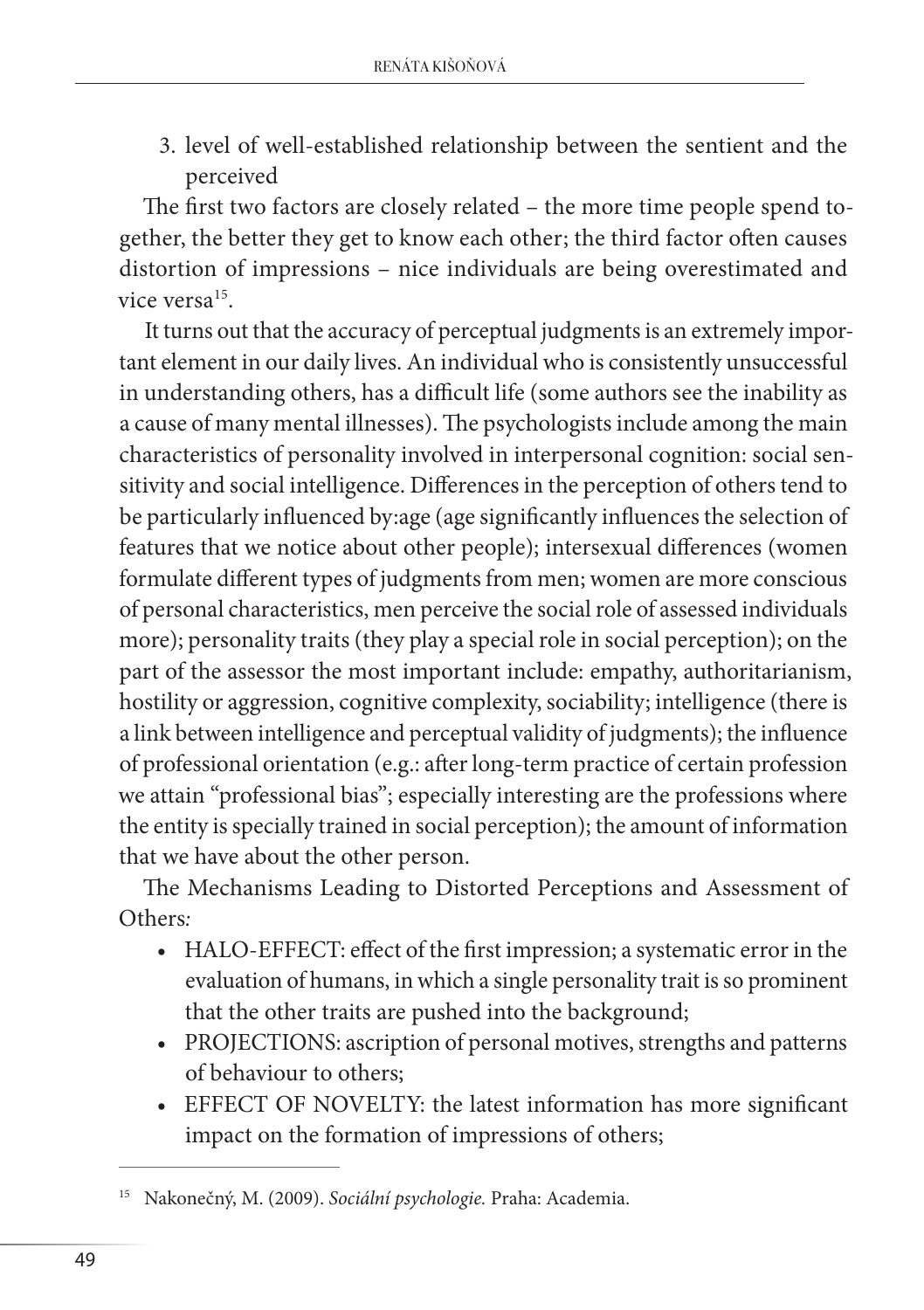- PROMINENCE IN BEHAVIOUR: phenomenon of apparent correlation – inclination to ascribe a prominent behaviour to a person of physical prominence;
- POPULARITY OR UNPOPULARITY OF THE PERCEIVED: (popularity evokes an inclination to a more positive perception, while the opposite trend raises unpopularity);
- EFFECT OF LENIENCY: positive assessment of people to whom we have a positive attitude (especially parents);
- ERROR OF CENTRAL TENDENCY: tendency to avoid extreme evaluation; qualities of others are perceived in central neutral zone, fear of extreme evaluation;
- ERROR OF CONTRAST: alien qualities are perceived preferentially;
- PREJUDICES: qualities are ascribed to a person based on his/her affiliation to specific social group.

The term halo effect was used for the first time by E. L. Thorndike. The term is derived from the word "halo", which means nimbus, glory, aureole, therefore sometimes so-called "halo effect" is being used as a term. G. Nawratil and B. Rabaioli-Fischer describe the following example: imagine that you would see a person coming with a halo on the street, and only on this basis, you should compile a list of his qualities<sup>16</sup>.

Prejudice could be simply characterized as previously formed attitude towards an object, which is manifested regardless of the individuality of the object. An individual does not consider the bias in the assessment of other persons any alternative explanation; the results of his interpersonal evaluations are predetermined<sup>17</sup>.

Prejudice does not have to be only negative. For example, philosopher H.G. Gadamer spoke of so-called positive prejudice – tradition, into which all people are born. Prejudice, pre-understanding is a precondition for the possibility of any understanding – understanding cannot be exempted from assumptions. A crucial part of understanding is the tradition – a person who seeks to understand the subject is linked to the object of understanding by language, which in turn is linked with tradition<sup>18</sup>.

<sup>16</sup> Tavel, P. (2012). *Chyby a nepresnosti pri hodnotení ľudí.* In: Ostium, 1, vol. 8. (http://www. ostium.sk/index.php?mod=magazine&act=show&aid=244) <sup>17</sup> Hayes, N. (1998). *Základy sociální psychologie.* Praha: Portál. <sup>18</sup> Gadamer, H. G. (2010). *Pravda a metoda.* Praha: Triáda.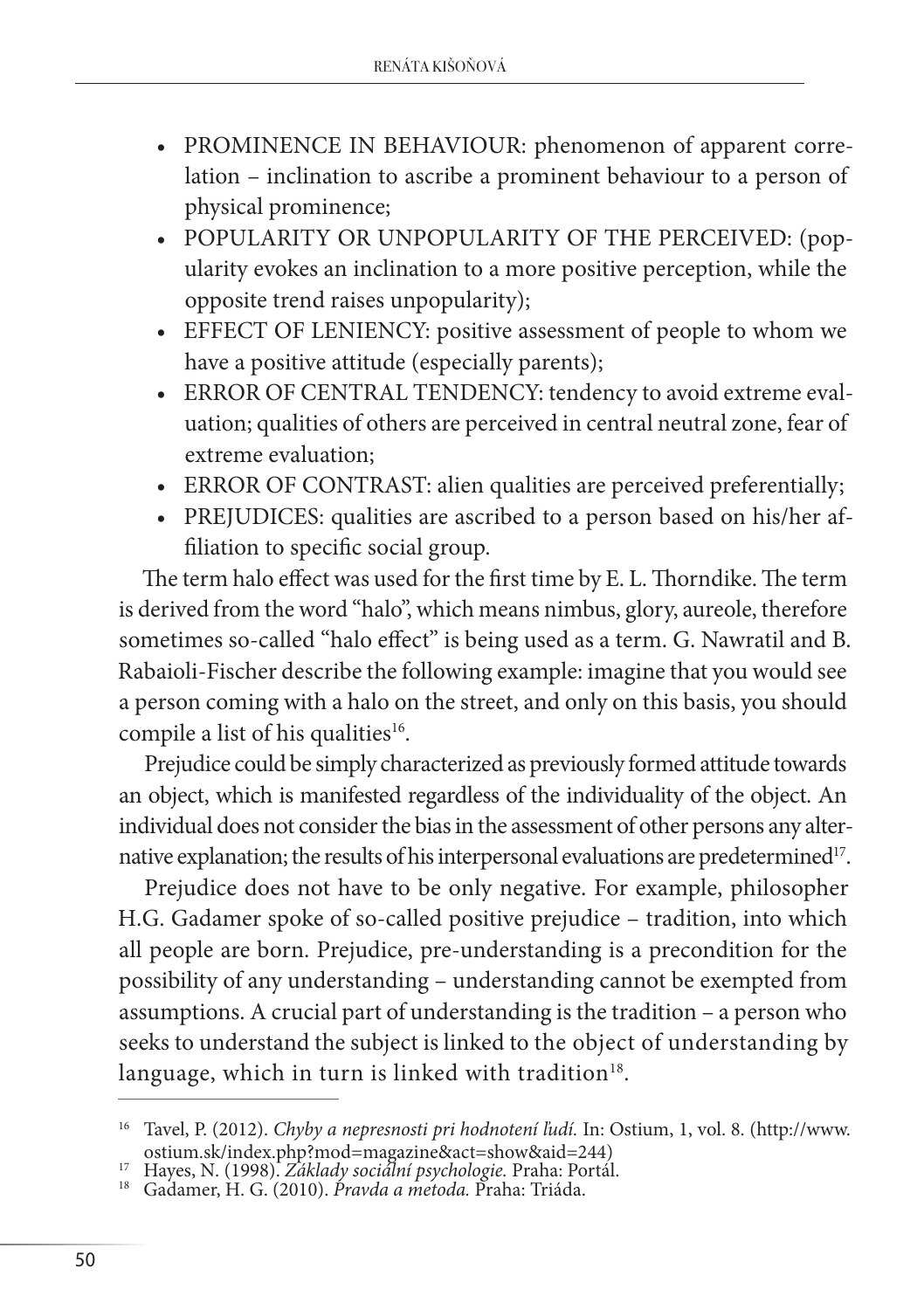Negative prejudice, which is often present in the society and has very negative consequences, is ethnic prejudice. K. Lorenz saw the aggression associated with prejudice as a basic and necessary instinct related to the protection of the territory<sup>19</sup>. Likewise, prejudice against outside groups was interpreted by Dawkins<sup>20</sup>, who argued that prejudice is a kind of biological instinct that compels individuals to protect fellows that share their genes. This theory also corresponds with the concept of prejudice in socio-biology by E.O.Wilson, which he based on the observation of ant communities. Wilson emphasized the importance of kin selection over other factors<sup>21</sup>.

Philosopher and sociologist T.W. Adorno argued that the basis of prejudice is a certain type of personality and upbringing that makes certain types of people to incline towards prejudice against outside groups. These are primarily people whose parents enforce harsh discipline that caused the child's aggressive feelings, but it also did not allow the child to express these feelings so they internalized and were expressed towards other objects. Particularly against minority groups and all people who are socially different.

In addition to ethnic prejudice, psychologists, anthropologists, aesthetes and other scholars are interested in prejudice related to the perception of attractive and unattractive people. With the ancient platonic identification of beauty and goodness the positive qualities are generally ascribed to more attractive people. So, attractive people are, in a sense, born under a lucky star. They suffer less from loneliness, social anxiety and embarrassment in the public. We like to help them; we like to relate to them; it even turned out that it is more difficult to lie to an attractive person than to a less attractive one. Attractive individuals are preferred as sexual partners; they have a more positive opinion about themselves in terms of skills and mental health. Attractiveness is often connected with intelligence – attractive individuals are perceived to be more intelligent, etc.<sup>22</sup>

After interdisciplinary analyses of society and socialization, let me focus on biological determinism of sex, gender and identity: Most people ordinarily seem to think that sex and gender are coextensive: women are human

<sup>&</sup>lt;sup>19</sup> Lorenz, K. (2003). *Takzvané zlo.* Praha: Academia.<br><sup>20</sup> Dawkins, R. (1989). *The Selfish Gene*. Oxford Paperbacks.<br><sup>21</sup> Hayes, N. (1998). Základy sociální psychologie. Praha: Portál.<br><sup>22</sup> Blažek, V., Trnka, R. (2009)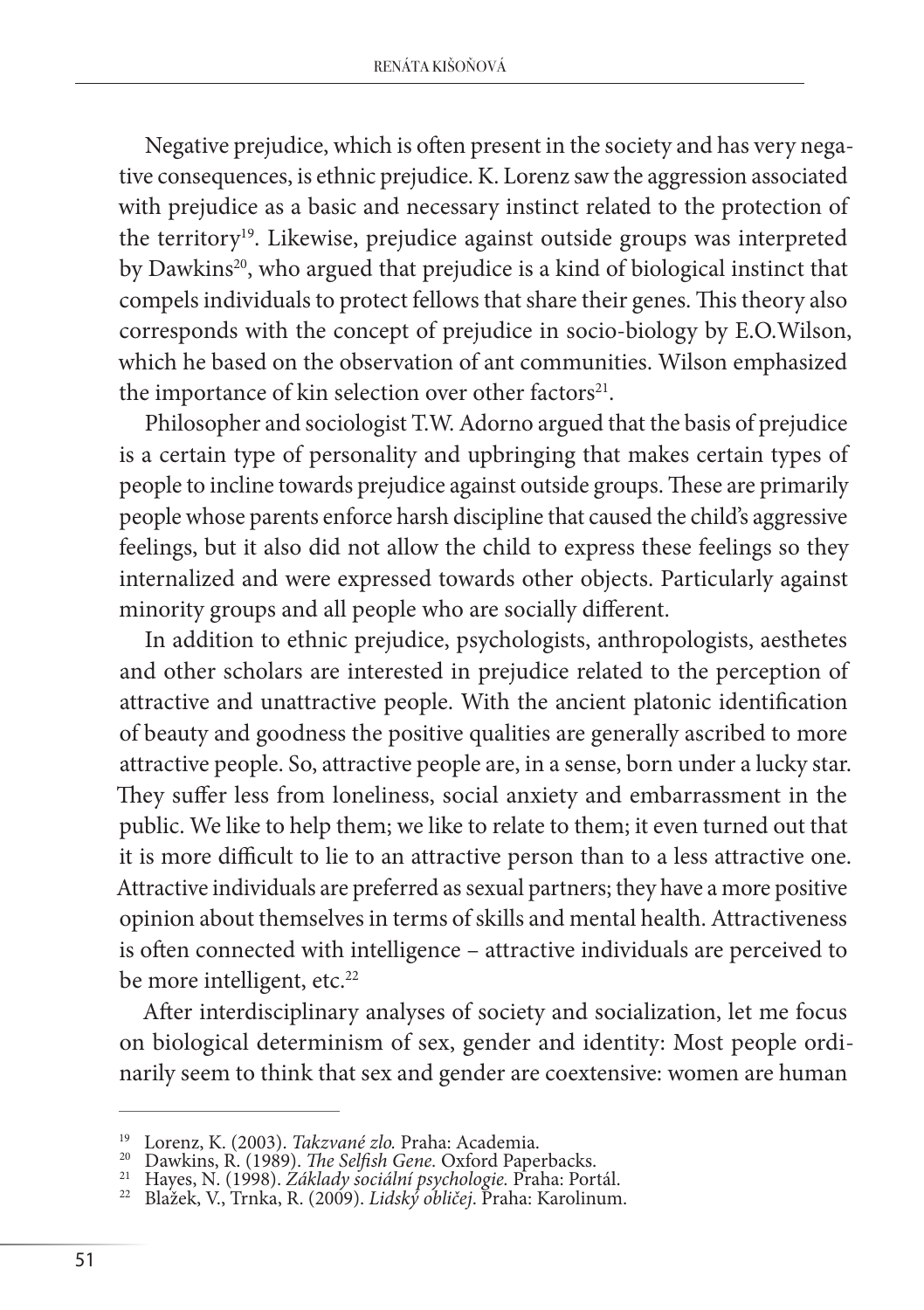females, men are human males. Many feminists have historically disagreed and have endorsed the sex/ gender distinction. Provisionally: 'sex' denotes human females and males depending on *biological* features (chromosomes, sex organs, hormones and other physical features); 'gender' denotes women and men depending on *social* factors (social role, position, behaviour or identity). The main feminist motivation for making this distinction was to counter biological determinism or the view that biology is destiny. A typical example of a biological determinist view is that of Geddes and Thompson who argued that social, psychological and behavioural traits were caused by metabolic state. Women supposedly conserve energy and this makes them passive, conservative, sluggish, stable and uninterested in politics. Men expend their surplus energy and this makes them eager, energetic, passionate, variable and, thereby, interested in political and social matters<sup>23</sup>. These biological 'facts' about metabolic states were used not only to explain behavioural differences between women and men but also to justify what our social and political arrangements ought to be. Simone de Beauvoir famously claimed that one is not born, but rather *becomes* a woman, and that "social discrimination produces in women moral and intellectual effects so profound that they appear to be caused by nature"24. Commonly observed behavioural traits associated with women and men, then, are not caused by anatomy or chromosomes. Rather, they are culturally learned or acquired. In order to distinguish biological differences from social/psychological ones and to talk about the latter, feminists appropriated the term 'gender'. Psychologists writing on transsexuality were the first to employ gender terminology in this sense. Until the 1960s, 'gender' was often used to refer to masculine and feminine words, like *le* and *la* in French<sup>25</sup>. One way to interpret Beauvoir's claim that one is not born but rather becomes a woman is to take it as a claim about gender socialisation: females become women through a process whereby they acquire feminine traits and learn feminine behaviour. Masculinity and femininity are thought to be products of nurture or how individuals are brought up. They are *causally constructed* . AI has a significant and profound impact on the way that people are perceived and treated in society. Yet, the design and implementation

<sup>23</sup> https://plato.stanford.edu/entries/feminism-gender/ <sup>24</sup> Beauvoir, S. (2010). de: Beauvoir, S. de.: *The Second Sex.* Vintage Books, New York. <sup>25</sup> https://plato.stanford.edu/entries/feminism-gender/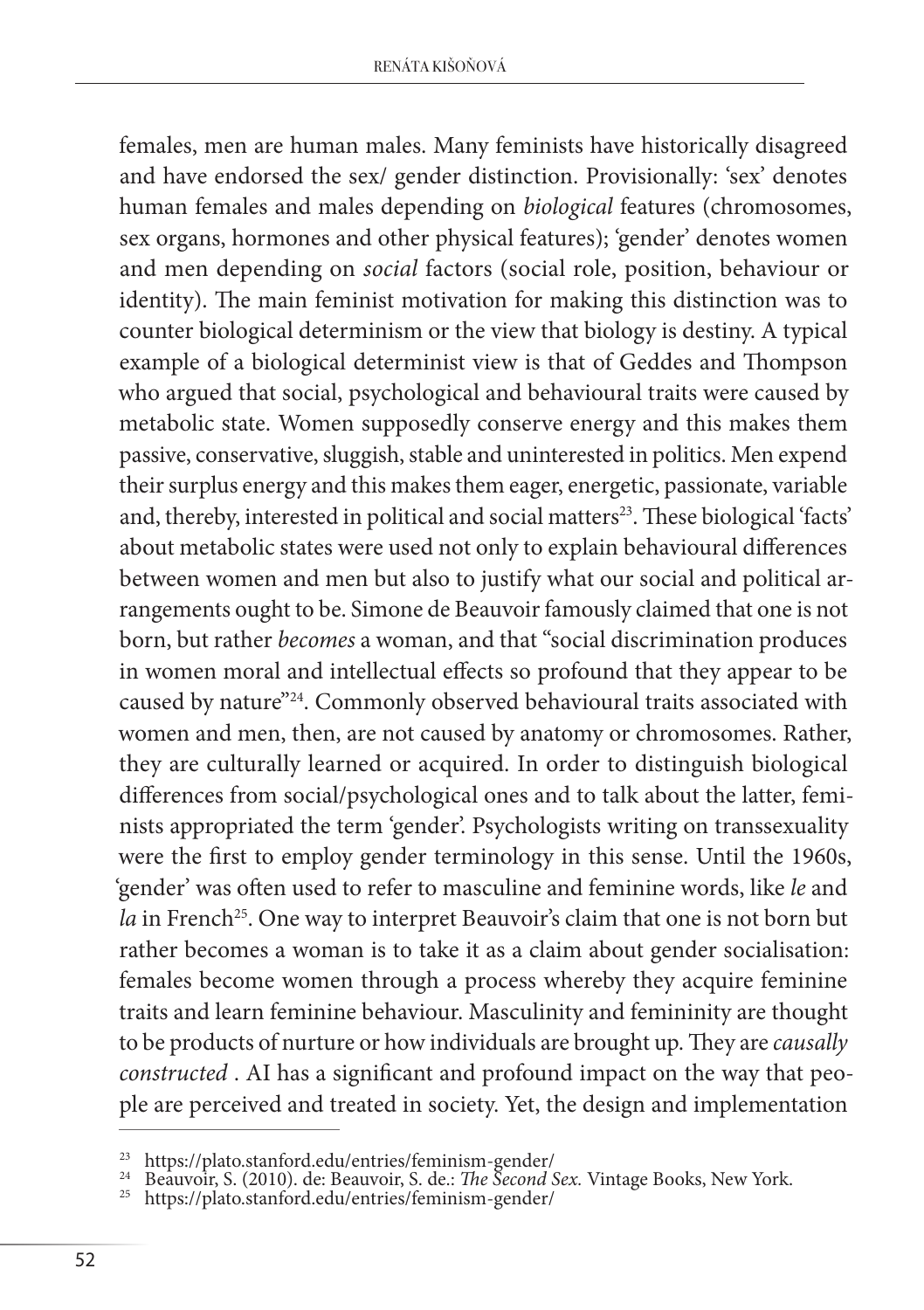of AI perpetuates a vicious cycle. The technology captures and reproduces controlling and restrictive conceptions of gender and race which are then repetitively reinforced: Gender relations can be thought of as materialised in technology, and masculinity and femininity in turn acquire their meaning and character through their enrolment in working machines. In light of the problems outlined above, some aspects of technology in particular need to be challenged: The reproduction of stereotypical gendered bodies in robotics. Currently, there is a disjunction between the theoretical 'suspension of gender' which could be promising for destroying restrictive gender stereotypes, and the encapsulation of physical gender stereotypes in technology and robotics. The use of language, interaction and communication in relation to these systems. This refers to both the use of gendered 'voices' and 'responses' which these systems produce, in addition to the use of gendered pronouns and syntax<sup>26</sup>. What is gender? A simple question with no single answer. Gender can be understood through a multitude of perspectives: a subjectively held self-identity, a self-presentation to others, a social construct defined and maintained through performative acts, and a demographic imposed by society. In the context of computer vision, we may ask how the design and use of facial analysis and image labeling systems collapse these perspectives into a singular worldview: presentation equals gender. Forms of self-presentation are encoded into computational models used to classify these presentations. When classifying gender, designers of the systems in various contemporary studies and research chose to use only two predefined demographic gender categories: male and female. As a result, these presentations are recorded, measured, classified, labeled, and databased for future iterations of binary gender classification. These gender classification models are then bundled up for commercial use, often in the form of cloud-based services, providing an infrastructure that third-parties can use to create or augment their own services. In the process, these services propagate a reductionist view of gender provided by the underlying infrastructure. Self-identity is not used by computer vision systems. After all, it cannot be seen. As these societal changes proliferate, AI-driven conclusions have become more than a gender identity concern. Some AI experts and members of the transgender community are

<sup>26</sup> https://www.frontiersin.org/articles/10.3389/fpsyg.2019.00011/full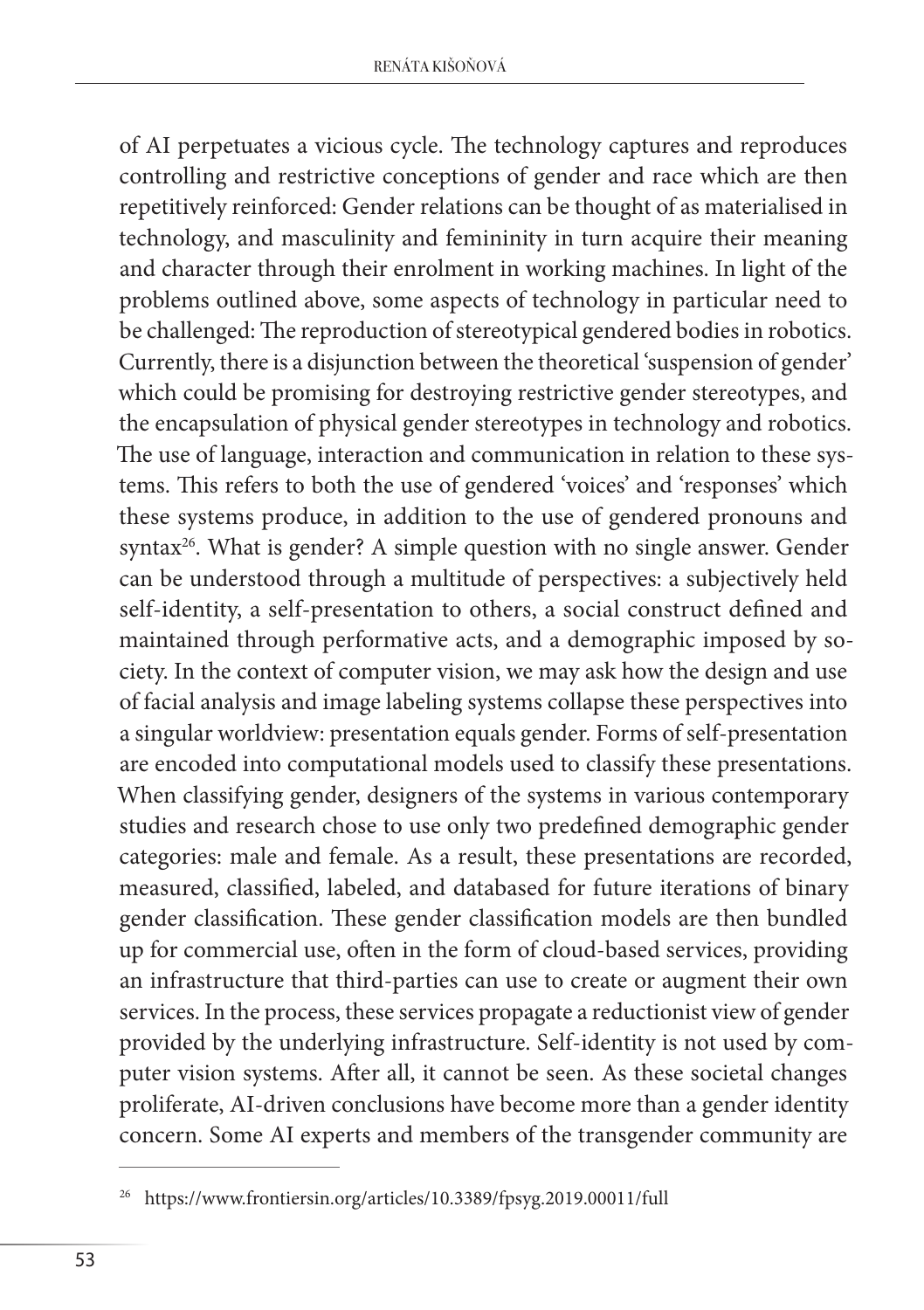worried about the potential for serious repercussions if gender recognition, as it exists today, is put to use for more complicated and sensitive tasks, whether it be using AI to help screen job candidates or nab criminal suspects. People are beginning to accept that gender may not be split between man and woman. I will finish my consideration with quotation from interview with robotic and AI scientists: "What we've continued to discover is that people identify their gender in different ways because gender, unlike sexual biological characteristics, is socially constructed"<sup>27</sup>.

<sup>&</sup>lt;sup>27</sup> https://towardsdatascience.com/why-we-really-need-to-be-thinking-about-ai-and-gender $e2f96219f61c$